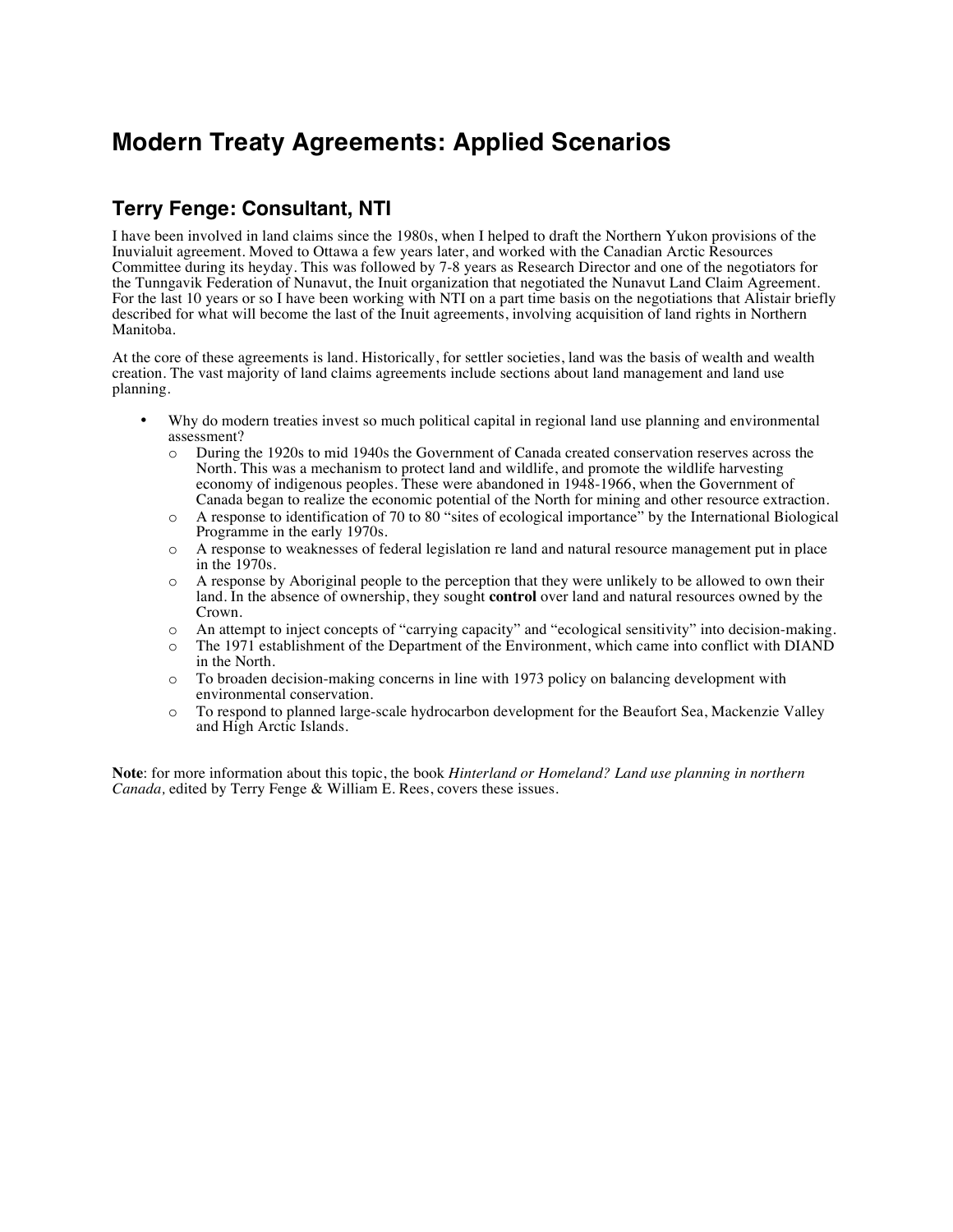

*Above: the book Hinterland or Homeland?*

- 1970s and early 1980s: A number of Aboriginal groups had done their land use and occupancy work, to document their land use and occupancy to enable them to decide in conjunction with the federal government, the geography of land use settlement areas. Negotiations are beginning. And the following pieces of legislation are created:
	- o a. Northern Inland Waters Act and regulations
	-
	- o b. Territorial Lands Act and regulations
- <sup>o</sup> c. Arctic Waters Pollution Prevention Act These pieces of legislation put in place a regulatory system which purported to be a management system, but there was not attempt to plan the use of land and natural resources. This system was purely reactive to suggestions/demands/applications by industry to use lands and natural resources. The Inuit and others, in land claim negotiations, responded against the narrowness of this regulatory system.
- Mid to late 1970s and early 1980s: Hydrocarbon exploration continuing and development thought to be imminent in the Beaufort Sea, Mackenzie Valley and High Arctic Islands.
	- 1975: An attempt at land use planning in the Mackenzie delta collapsed as a result of no local support. Was viewed by local people as purely an attempt by the federal government to serve and accommodate the demands of industry.
	- o 1977: The Berger Report recommends land use management to reflect and support the harvesting economy, and negotiation and settlement of Aboriginal land claims.
	- o 1978: Inuvialuit Agreement-in-Principle proposes a land use planning commission for the Western Arctic. This becomes a final agreement in 1984.
	- o Northern Minerals Advisory Committee proposes planning to provide "legal certainty" for development. With industry is on board, it was much easier for the Government of Canada to say they will negotiate.
	- o 1979: A proposal to drill wells in Lancaster Sound results in a regional planning "green paper" process. An attempt to adopt planning values into a specific area.
	- o 1980: Inuit propose an "official plan" for the proposed territory of Nunavut. The previous year ITC tabled a paper titled "Political Development in Nunavut" which covered land use and land planning issues.
	- o 1980: Council for Yukon Indians (CYI) and DIAND sign an agreement to begin land use planning in Yukon.
- January 1980: DIAND Deputy Minister Paul Tellier supports the concept of planning for land use management. This new focus on planning was in conjunction with and a response to the assumption of imminent major hydroelectric, infrastructure, hydrocarbon and other development in the North, which it was assumed would
- DIAND then generated a Cabinet discussion paper. This paper was not shared with any Aboriginal groups. CARC liberated a copy of the paper and went to the CBC, and that generated much publicity around the question: "For whose benefit are we managing land and resources in Northern Canada? Is it for the benefit of an export economy, or for the benefit of the people who live there?"
- July 30, 1981: DIAND Minister John Munro released the Northern Land Use Planning Policy to severe criticism by northerners and refusal by many to engage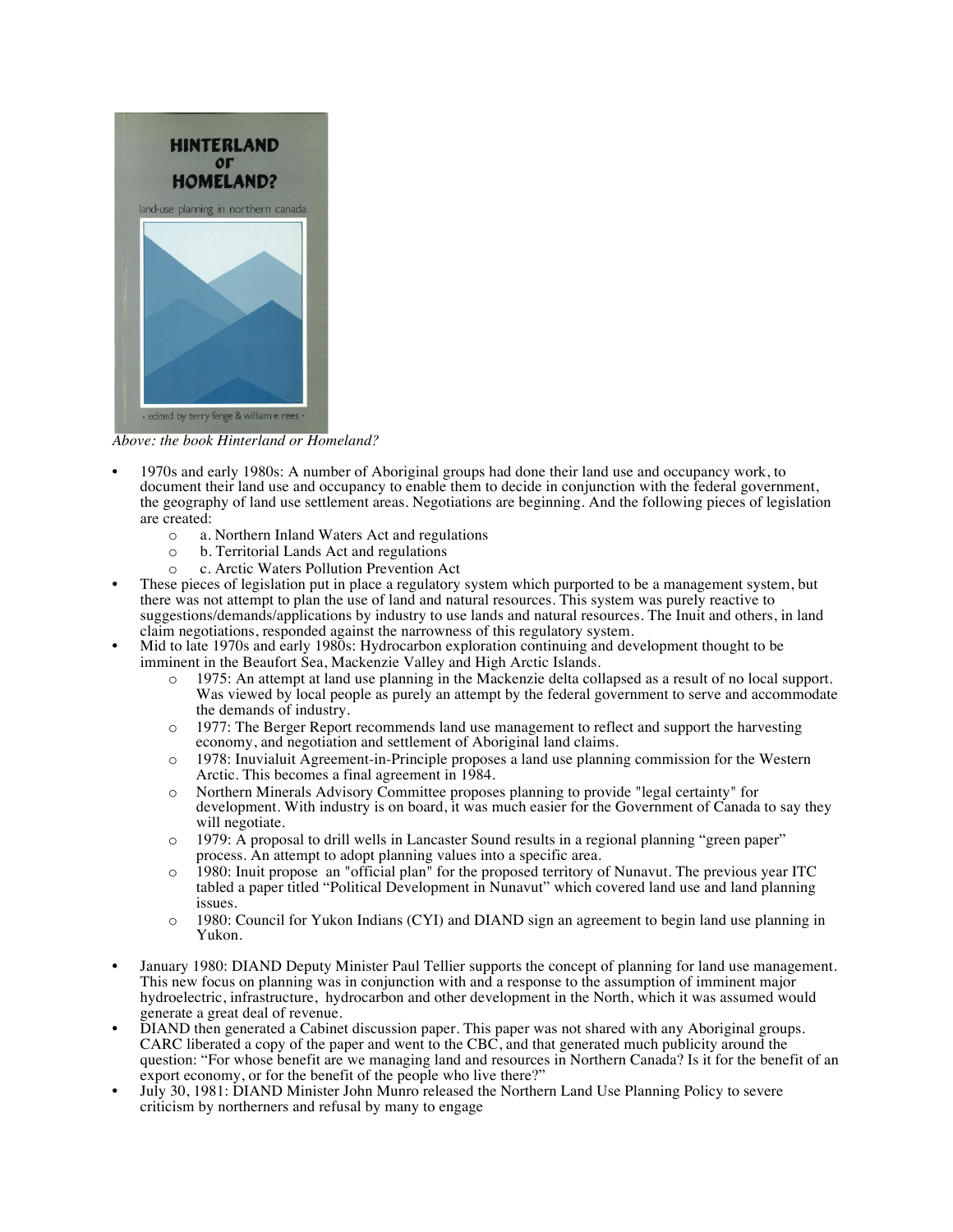• DIAND new Director General attempts to consult with northerners. October, 1982, 162 page implementation strategy attracted much negative commentary. Land use planning outside the ambit of land claims negotiations and agreements, and outside the ambit of devolution. Interpreted as a means of grandfathering DIAND's control of the North into the distant future.

Northern Land Use Planning Regions and Units:



Fig. 3 Northern Land-Use Planning Regions and Units

- This is a map from the implementation strategy. It reveals the Ottawa perspective of what the North looked like and how it should be treated in terms of land planning. It is organized on the basis of geological and geographical factors, and makes no social or cultural sense, yet it served as the geographical model of planning that in 1982 DIAND wanted to use in the North. No recognition of Nunavut as an Inuit homeland.
- Negotiations with territorial government and to a lesser extent, Aboriginal peoples, began in late 1982 (DIAND realizes it must negotiate to move from reactive to a planning approach for land and natural resources).
	- o March 1983: DIAND/GNWT sign agreement
	- o July 1983: Inuit, Métis and Dene create a joint position, sign an agreement with DIAND
	- o September 1983: YTG and DIAND sign agreement
	- o PMO objected to the agreements, characterizing them as constitutional change. They were not approved by the PMO until May 1984, on condition territorial government to sign letters affirming PMO view
	- o February 1985: DIAND Minister Crombie supports implementation